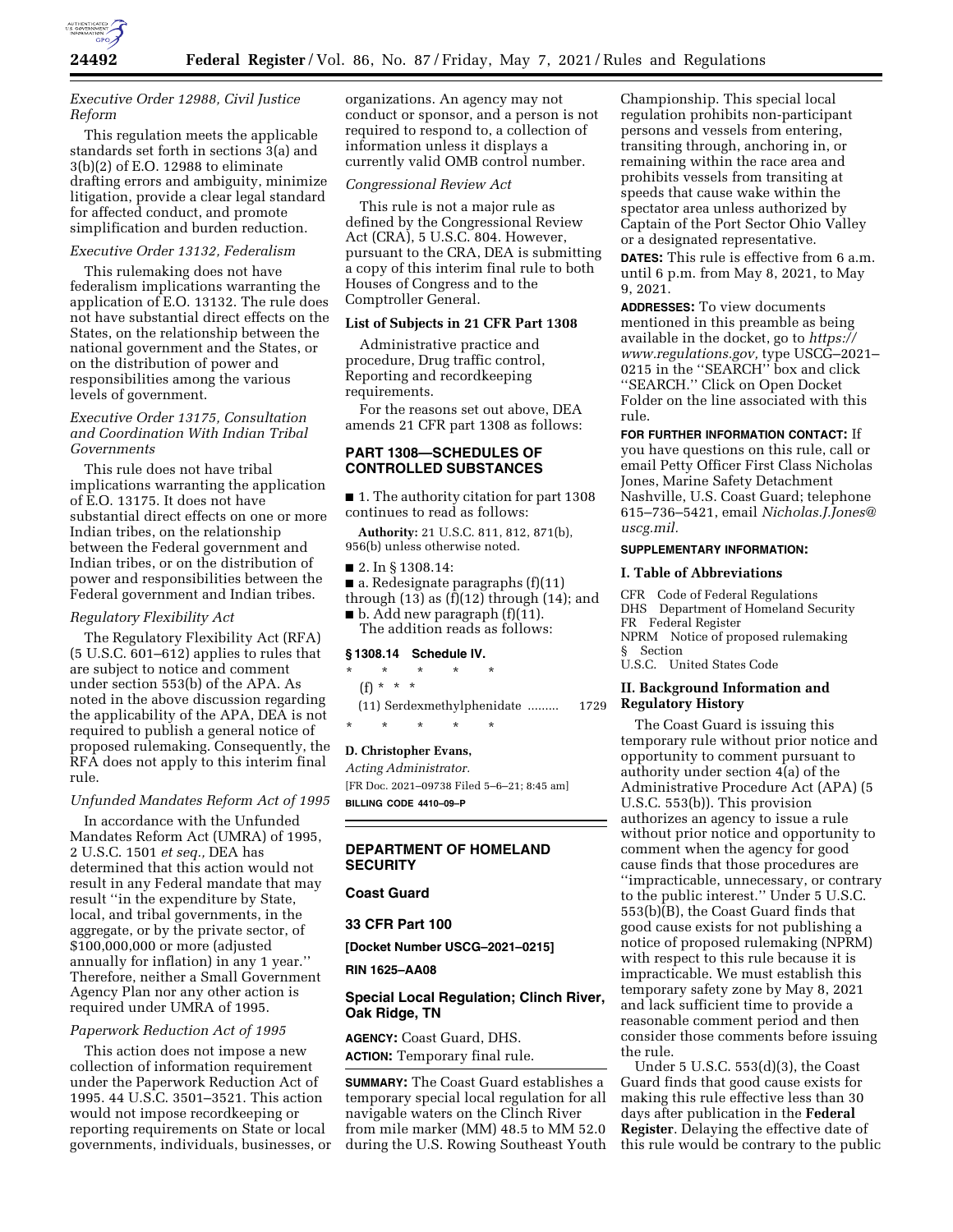interest of ensuring the safety of spectators and vessels during the event and immediate action is necessary to prevent possible loss of life and property.

# **III. Legal Authority and Need for Rule**

The Coast Guard is issuing this rule under authority in 46 U.S.C. 70034 (previously 33 U.S.C. 1231). The Captain of the Port Sector Ohio Valley (COTP) has determined that potential hazards associated with the US Rowing Southeast Youth Championship marine event will be a safety concern, and is establishing a special local regulation from Mile Marker (MM) 48.5 to 52.0 on the Clinch River. This rule is needed to protect personnel and vessels on the navigable waters during the marine event.

## **IV. Discussion of the Rule**

This rule establishes a special local regulation from 6 a.m. until 6 p.m. from May 8, 2021, to May 9, 2021. The special local regulation will cover all navigable waters between MM 48.5 to MM 52.0 on the Clinch River. The duration of the zone is intended to ensure spectators and vessels' safety on these navigable waters for the duration of the event. All non-participants are prohibited from entering, transiting through, anchoring in, or remaining within the regulated area described in paragraph (a) of this section unless authorized by the Captain of the Port Sector Ohio Valley or their designated representative. To seek permission to enter, contact the COTP or the COTP's representative by Sector Ohio Valley Command Center at 502–779–5422. Those in the regulated area must comply with all lawful orders or directions given to them by the COTP or the designated representative.

#### **V. Regulatory Analyses**

We developed this rule after considering numerous statutes and Executive orders related to rulemaking. Below we summarize our analyses based on a number of these statutes and Executive orders, and we discuss First Amendment rights of protestors.

## *A. Regulatory Planning and Review*

Executive Orders 12866 and 13563 direct agencies to assess the costs and benefits of available regulatory alternatives and, if regulation is necessary, to select regulatory approaches that maximize net benefits. This rule has not been designated a ''significant regulatory action,'' under Executive Order 12866. Accordingly, this rule has not been reviewed by the

Office of Management and Budget (OMB).

This regulatory action determination is based on the size, location, duration, and time-of-day of the special local regulation. This special local regulation restricts transit on a two and a half mile segment of the Clinch River for twelve hours on two days. Moreover, the Coast Guard would issue Broadcast Notices to Mariners (BNMs), Local Notices to Mariners (LNMs), and Marine Safety Information Bulletins (MSIBs) about this special local regulation so that waterway users may plan accordingly for this short restriction on transit, and the rule would allow vessels to request permission to enter the zone.

## *B. Impact on Small Entities*

The Regulatory Flexibility Act of 1980, 5 U.S.C. 601–612, as amended, requires Federal agencies to consider the potential impact of regulations on small entities during rulemaking. The term ''small entities'' comprises small businesses, not-for-profit organizations that are independently owned and operated and are not dominant in their fields, and governmental jurisdictions with populations of less than 50,000. The Coast Guard certifies under 5 U.S.C. 605(b) that this rule will not have a significant economic impact on a substantial number of small entities.

While some owners or operators of vessels intending to transit the special local regulation may be small entities, for the reasons stated in section V.A above, this rule will not have a significant economic impact on any vessel owner or operator.

Under section 213(a) of the Small Business Regulatory Enforcement Fairness Act of 1996 (Pub. L. 104–121), we want to assist small entities in understanding this rule. If the rule would affect your small business, organization, or governmental jurisdiction and you have questions concerning its provisions or options for compliance, please contact the person listed in the **FOR FURTHER INFORMATION CONTACT** section.

Small businesses may send comments on the actions of Federal employees who enforce, or otherwise determine compliance with, Federal regulations to the Small Business and Agriculture Regulatory Enforcement Ombudsman and the Regional Small Business Regulatory Fairness Boards. The Ombudsman evaluates these actions annually and rates each agency's responsiveness to small business. If you wish to comment on actions by employees of the Coast Guard, call 1– 888–REG–FAIR (1–888–734–3247). The Coast Guard will not retaliate against

small entities that question or complain about this rule or any policy or action of the Coast Guard.

## *C. Collection of Information*

This rule will not call for a new collection of information under the Paperwork Reduction Act of 1995 (44 U.S.C. 3501–3520).

## *D. Federalism and Indian Tribal Governments*

A rule has implications for federalism under Executive Order 13132, Federalism, if it has a substantial direct effect on the States, on the relationship between the national government and the States, or on the distribution of power and responsibilities among the various levels of government. We have analyzed this rule under that Order and have determined that it is consistent with the fundamental federalism principles and preemption requirements described in Executive Order 13132.

Also, this rule does not have tribal implications under Executive Order 13175, Consultation and Coordination with Indian Tribal Governments, because it does not have a substantial direct effect on one or more Indian tribes, on the relationship between the Federal Government and Indian tribes, or on the distribution of power and responsibilities between the Federal Government and Indian tribes. If you believe this rule has implications for federalism or Indian tribes, please contact the person listed in the **FOR FURTHER INFORMATION CONTACT** section above.

#### *E. Unfunded Mandates Reform Act*

The Unfunded Mandates Reform Act of 1995 (2 U.S.C. 1531–1538) requires Federal agencies to assess the effects of their discretionary regulatory actions. In particular, the Act addresses actions that may result in the expenditure by a State, local, or tribal government, in the aggregate, or by the private sector of \$100,000,000 (adjusted for inflation) or more in any one year. Though this rule will not result in such an expenditure, we do discuss the effects of this rule elsewhere in this preamble.

#### *F. Environment*

We have analyzed this rule under Department of Homeland Security Directive 023–01 and Environmental Planning COMDTINST 5090.1 (series), which guide the Coast Guard in complying with the National Environmental Policy Act of 1969 (42 U.S.C. 4321–4370f), and have determined that this action is one of a category of actions that do not individually or cumulatively have a